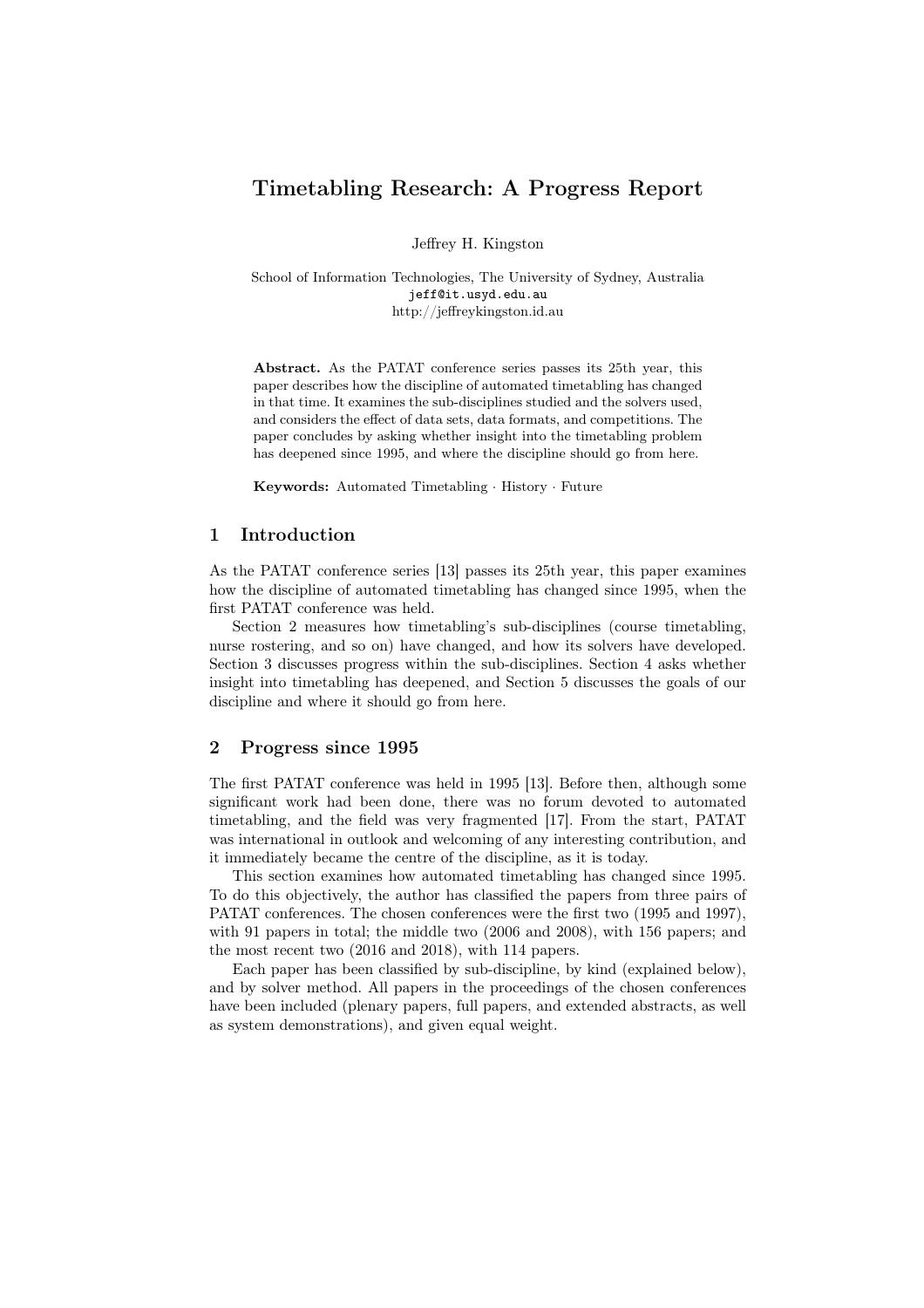#### 2 Jeffrey H. Kingston

Of course, the PATAT proceedings contain only a subset of the literature. But there is no reason to believe that they are unrepresentative: PATAT has always been open to any kind of timetabling paper.

Figure 1 shows how the relative number of papers from each sub-discipline has changed over time. In general the space given to the various sub-disciplines has become more balanced, except that high school timetabling has virtually disappeared for the moment. Personnel scheduling (excluding nurse rostering) covers many problems, including physician scheduling, call centers, and so on, so its growth is a healthy development.



Fig. 1. The relative number of papers from each sub-discipline, over three pairs of PATAT conferences: 1995 and 1997; 2006 and 2008; and 2016 and 2018. The subdisciplines are: university curriculum-based course timetabling (UC); university postenrolment course timetabling (UE); university examination timetabling (UX); high school timetabling (HS); personnel scheduling excluding nurse rostering (PS); nurse rostering (NR); transport scheduling (TS); sports scheduling (SS); white means other. Only papers that study specific sub-disciplines are included. Those few papers that study several sub-disciplines are counted once for each sub-discipline.

For our next figure we need to define two kinds of papers.

A case study paper defines some problem, presents one or a few instances of that problem, and solves those instances. Case study papers are valuable for uncovering new sub-disciplines and new requirements within sub-disciplines. The solving in case study papers is usually less valuable, because it is done on new instances, and so is hard to evaluate objectively.

A solver paper takes a previously defined problem and presents one or more solvers for it. It compares them with previous solvers by testing them on standard data sets. (In this paper, a data set is a set of instances of a timetabling problem, stored together in a common format.) Solver papers are important for establishing objective standards of performance, helping to make automated timetabling into a truly scientific discipline [16].

Figure 2 shows how the relative number of case study and solver papers has changed. These two kinds cover all papers that solve instances, since such papers must either introduce their own instances or take them from elsewhere. In 1995–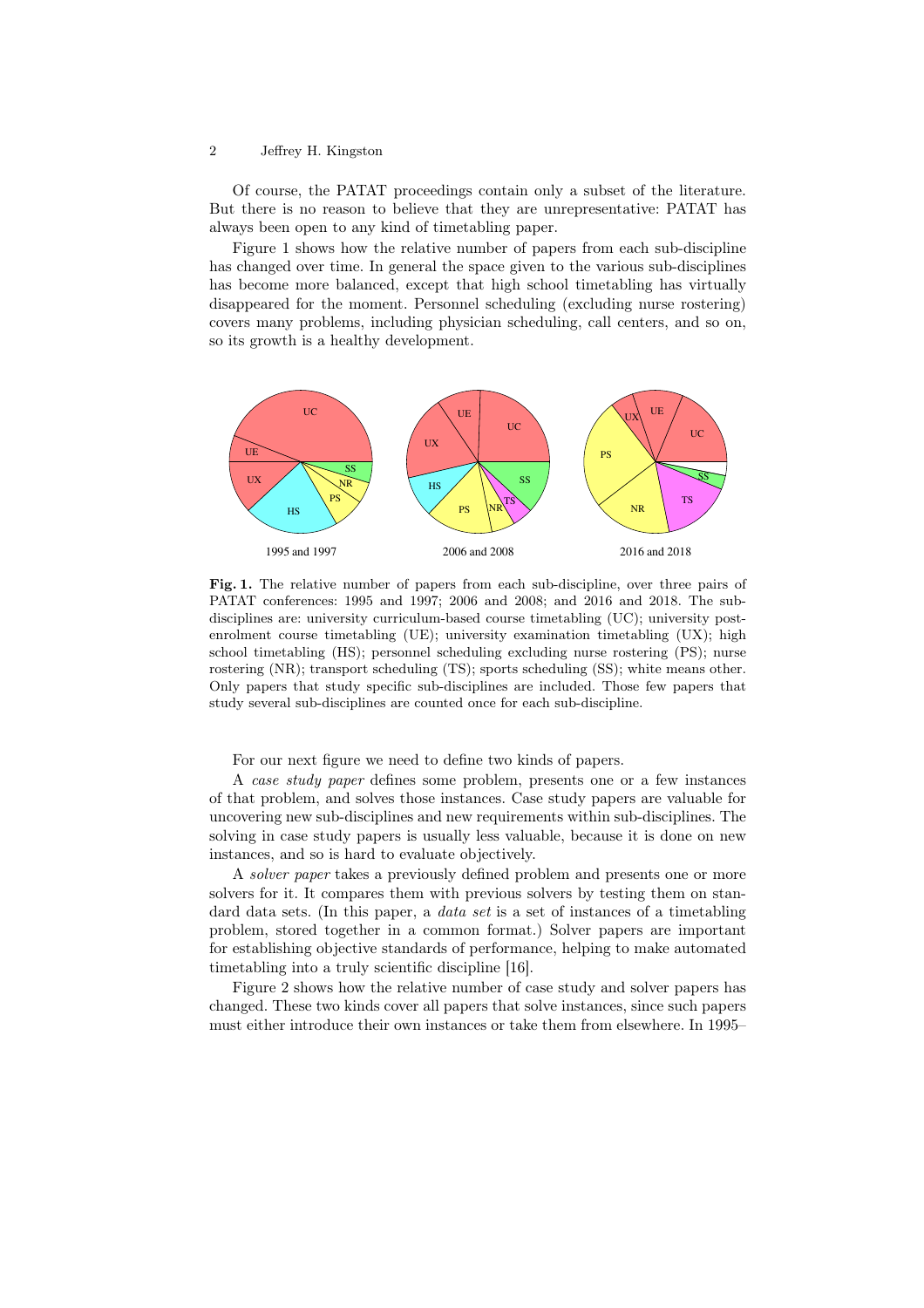97, with just one pioneering exception, all papers that solved instances were case studies. But now the two kinds are equally common.



Fig. 2. The relative number of case study papers (CS) and solver papers (SV), over three pairs of PATAT conferences: 1995 and 1997; 2006 and 2008; and 2016 and 2018. Only papers that solve instances are included.

Figure 3 shows how the relative number of papers devoted to each type of solver has changed. The growth in integer programming is very clear, and has come at the expense of genetic algorithms, tabu search, and constraint programming. Integer programming is also frequently used in VLSN search, to optimally reassign the unassigned variables.

# 3 Progress within sub-disciplines

At any given moment, different sub-disciplines will be at different stages of development. We distinguish four stages here; their boundaries are not sharp.

A Stage 1 sub-discipline is one which can be met with in the literature, but only in a few case study papers. Its scope is far from clear.

A Stage 2 sub-discipline is one which is often met with in the literature, again in case study papers. Its scope is fairly clear.

A Stage 3 sub-discipline is also often met with in the literature. Apart from minor issues, its scope is clear, and expressed in standard data sets.

A *Stage 4 sub-discipline* is one whose research agenda has been exhausted. Activity declines, and there is no feeling of progress being made.

What constitutes progress in a sub-discipline depends on its stage. A Stage 1 sub-discipline needs case studies which help to elucidate its scope. A Stage 2 sub-discipline may need more case studies, or it may need to transition to Stage 3. What constitutes progress in Stage 3 sub-disciplines will be considered in Section 5; it includes improving the quality of solutions to near-optimality, and ensuring that data sets are real-world.

Major progress occurs when a sub-discipline moves from one stage to the next. Moving from Stage 1 to Stage 2 is relatively easy; all it takes is for interest to be sufficient to stimulate a number of case studies. Moving from Stage 2 to Stage 3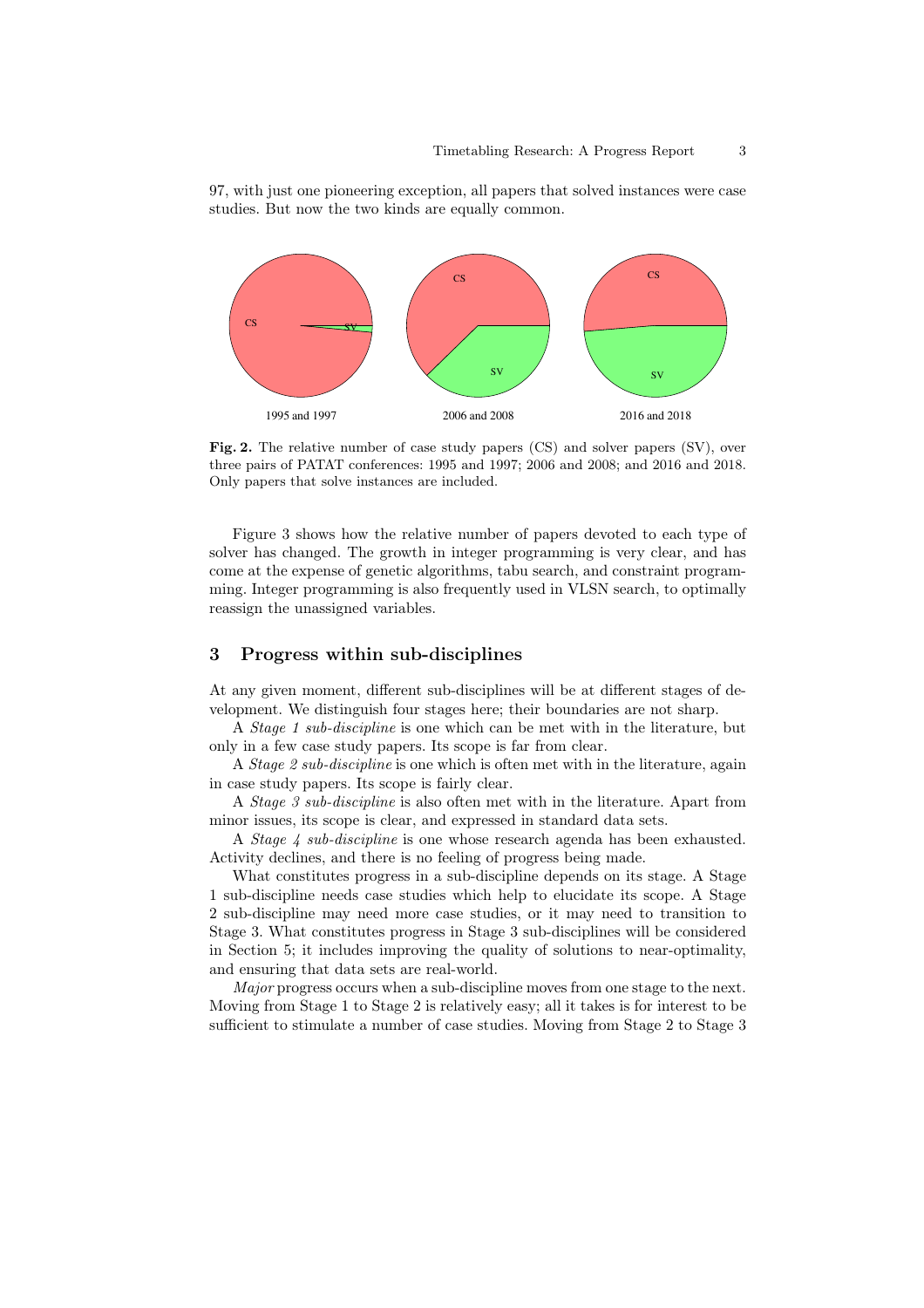

Fig. 3. The relative number of papers for each solver type, over three pairs of PATAT conferences: 1995 and 1997; 2006 and 2008; and 2016 and 2018. The solver types are: integer programming (IP); genetic and other evolutionary algorithms (GA); simulated annealing (SA); tabu search (TS); hyper-heuristics (HH); constraint programming and logic progamming (CP); VLSN search (VL); simple heuristics (SH); and white means other (many types, e.g. satisfiability solvers, dynamic programming, and flows and matchings). Only papers that solve instances are included. Papers that use several solver types are counted once for each type, except that simple heuristics are not counted when other solver types are used.

is harder, because it requires agreement on the scope of the sub-discipline, and the expression of that agreement in standard data sets. In practice, this difficult transition has usually been driven by competitions.

Let us consider now the stages reached by the various sub-disciplines.

University course timetabling is a clear Stage 3 sub-discipline, with three competitions to its credit, including the first ever timetabling competition [13], organized by Ben Paechter in 2003. The most recent competition, ITC 2019 [5], was organized by leading practitioners, and its data format is a step forward which brings this sub-discipline very close to the real world.

University examination timetabling boasts the first ever standard data set (the Toronto data set [18], assembled by Mike Carter ca. 1997). The Toronto instances now have very good solutions that are unlikely to be significantly improved on. Until recently university examination timetabling appeared to be the closest thing in timetabling to a Stage 4 sub-discipline. However, recently there has been a resurgence of interest, including new and more real-world models.

High school timetabling transitioned to Stage 3 about ten years ago, driven as usual by a competition. It was active for some years after that, but recently the number of committed researchers seems to have declined (Figure 1).

Personnel scheduling (excluding nurse rostering) is a Stage 2 sub-discipline whose transition to Stage 3 is arguably overdue. It encompasses many different problems, whose interrelationships remain to be elucidated.

Nurse rostering is a Stage 3 sub-discipline, with two competitions and at least four standard data sets. The most recent competition [1, 2] focused on how a nurse roster for one week interacts with the rosters for preceding and following weeks, taking a big step towards modelling the real world.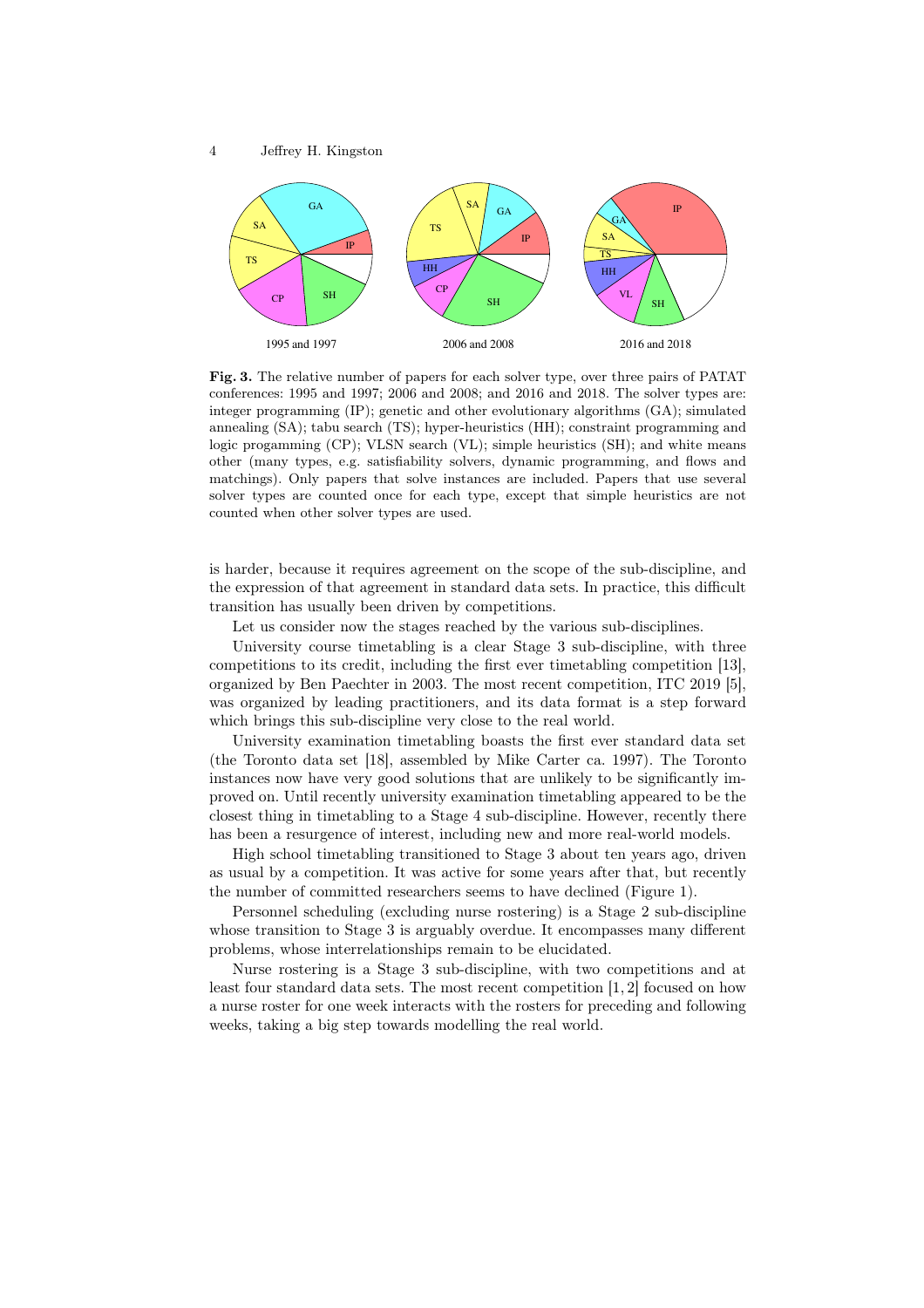Transport scheduling is at Stage 2. There have been transport scheduling papers for decades, and there are well-established problems, such as vehicle routing and air-crew scheduling; but judging from the PATAT offerings the sub-discipline is fragmented over many problems and is not ready for Stage 3.

This author does not know whether there are other forums for presenting research on transport scheduling. There are many conferences devoted to many aspects of transportation [19], but examination of one recent vehicle routing paper [11] and one recent air-crew scheduling paper [6] revealed an extensive journal literature but no conferences and no evidence of data exchange. A vehicle routing competition (using generated data) was held recently [9].

Sports scheduling is also at Stage 2. The travelling tournament problem, a simplified problem, was formulated two decades ago [4]. A real-world data format, RobinX [20], has appeared recently, and a competition using RobinX is underway. Whether this will drive a transition to Stage 3 remains to be seen; a critical mass of committed researchers will be needed.

# 4 Insight into the timetabling problem

One would like to think that recent papers show more insight into automated timetabling than older papers. But what does that mean? And is it true?

Timetabling has several aspects for which insight would be desirable. The fundamental one must surely be how best to solve the problems. The NP-hardness of real-world timetabling problems has been known since well before 1995. It prevents the kind of deep insight that a polynomal-time solver would give proof of. Over the years attempts have been made to match problem types with solver types, but they have never produced anything that could be called an established body of theory. Questions such as why one simulated annealing cooling schedule should be better than another, or why one tabu list length should be better than another, have not been answered.

A less intractable aspect is specification: insight into what timetabling is. For example, the new sports scheduling format [20] could be said to offer insight into that sub-discipline. The scope of the timetabling problem is clearer to the researcher of today than it was to the attendees at the first PATAT conference in 1995, where a seminar (not documented in the proceedings) addressing the specification issue ended with nothing resolved.

One particular point that has become clear is that real-world specification is not hopelessly open-ended. Those who take on the hard work of collecting constraints do eventually reach the end of them, even when they work across multiple institutions. The researcher of 1995 did not know this.

If the specifications of the various sub-disciplines could be unified into one specification that was significantly smaller than the sum of the specifications of the separate problems, then that could be considered a step forward in insight. At present all that can be said is that all timetabling problems have events containing times and resources, some preassigned, and some left open for a solver to assign, subject to constraints. But even that may not be true of transport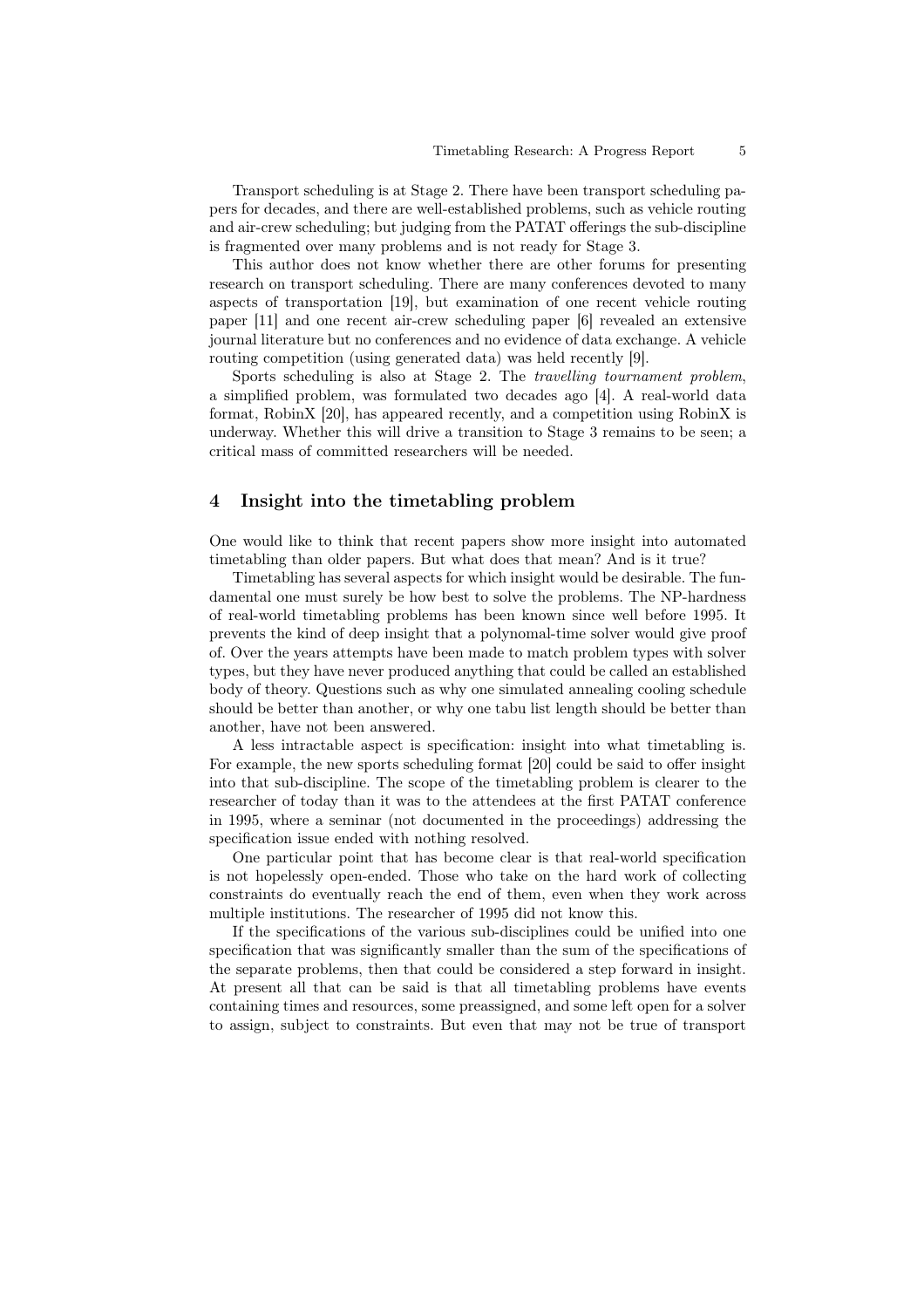#### 6 Jeffrey H. Kingston

scheduling, and bringing together the disparate constraints found in different sub-disciplines might well produce nothing but chaos.

Another way to approach the insight question is simply to look through the literature for results that seem insightful. One such is the realization that curriculum-based university course timetabling and high school timetabling are closely related [12]. This author has published a method of specifying minimal perturbation problems that works for any timetabling problem and any kind of perturbation [7]. But results of this kind are few and scattered. Insight has deepened, but only very slowly.

#### 5 Moving forward

Looking back across the decades, there does seem to be an element of fashion in the choice of solvers. For example, genetic algorithms were very popular during the early PATAT years, but have declined since. One wonders which kinds of solvers will survive the next 25 years. Will integer programming continue to grow, or will its undoubted recent gains plateau off, and its lack of robustness as instance size increases become increasingly seen as a liability?

The author considers such questions to be futile: most forecasts turn out to be wrong. Instead, this section examines the papers being written today, and asks which of them are moving the field forward. Although the answer will be subjective, any honest appraisal of our discipline must address this question.

First, we need to agree on the direction in which we should be moving. Inevitably, that is a matter of opinion. In the author's opinion, then, our discipline is a practical one that has always had one simple goal:

Automated timetabling seeks to help people find high-quality timetables quickly and reliably wherever they are needed.

If this is accepted, then anything that helps to remove any significant obstacle to its achievement is forward progress.

Case study papers, which introduce a problem and solve it on new data, are generally forward-looking in Stage 1 and Stage 2 sub-disciplines, although their value decreases as their number increases. Case study papers in Stage 3 sub-disciplines are unlikely to offer anything new: they are backward-looking.

Solver papers, which introduce solvers and apply them to existing data, are characteristic of Stage 3 sub-disciplines. They are essential to the scientific advance of our discipline. But they suffer from diminishing returns: they are all about finding better solutions, but that becomes harder and harder as time passes. Some data sets have now been solved to optimality, or so close to it that significant further improvement is impossible (Figure 4). So we regard solver papers in sub-disciplines that reached Stage 3 some years ago as backward-looking, except when the instances they solve become more real-world, as in the recent nurse rostering [1, 2] and university course timetabling [5] competitions.

A classification of the papers from the two most recent PATAT conferences into forward-looking and backward-looking, based on these ideas, appears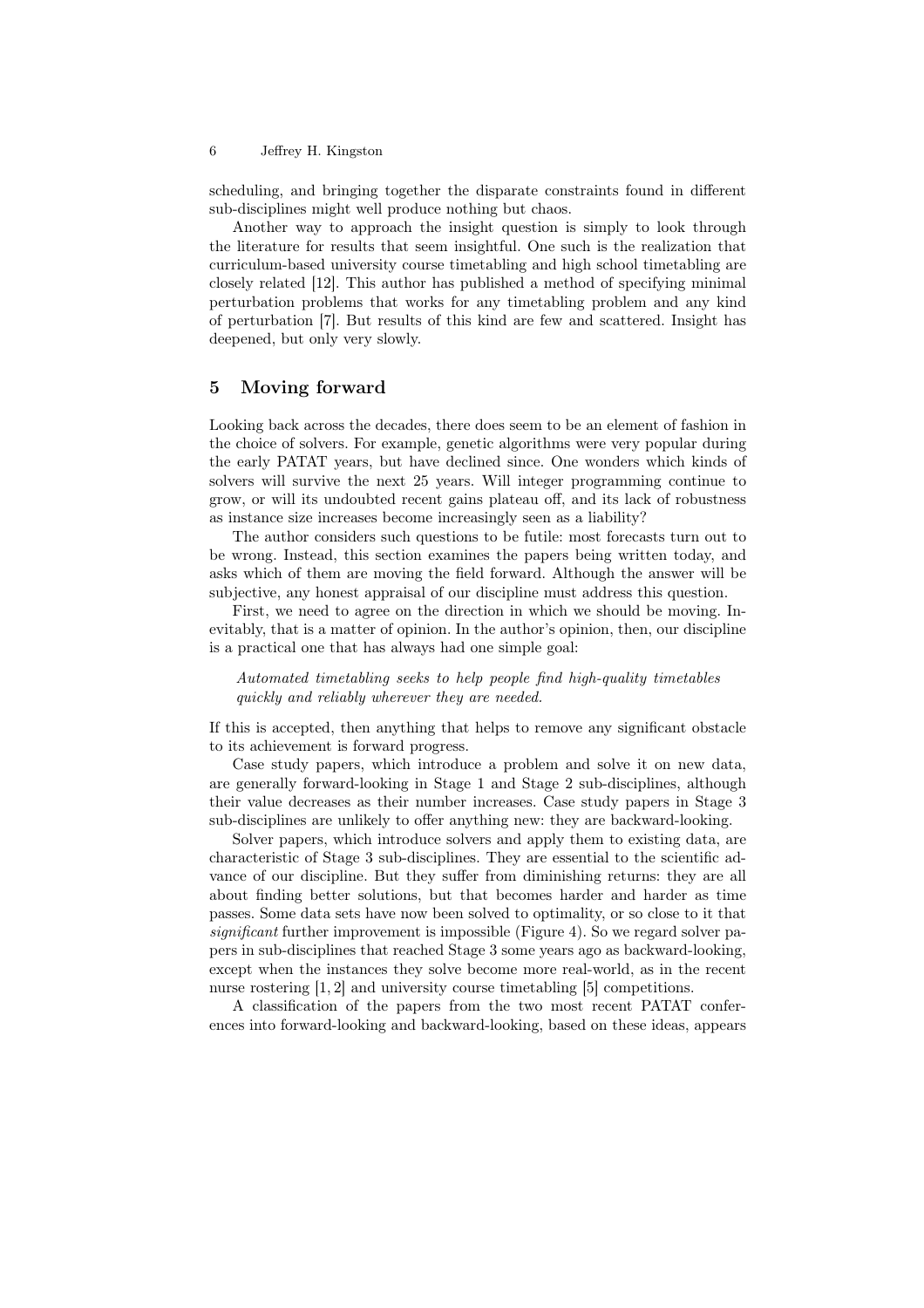

Fig. 4. Example of how results improve as the years go on. The number of hard constraint violations in the best known solution to high school instance BGHS98, collected by the author ca. 1997. The first two results are debatable, but by 2011 the instance was expressed in its current form, using the XHSTT data format, and the results were archived [15].

in Figure 5. About one-third of the papers are forward-looking, one-third are backward-looking, and one-third are case studies in Stage 2 sub-disciplines.

To conclude this section, here are some suggestions for papers that would move the discipline forward, even in Stage 3 sub-disciplines.

Large case studies. In Stage 3 sub-disciplines, ordinary case studies are no longer useful, but large case studies would be very useful. Many university course timetabling instances are for one department or faculty, despite the presence of students who take courses from several departments and indeed several faculties, and the fact that many of the challenging aspects of the problem are practical ones that arise from its large scale [10]. Several hospital scheduling problems are known beyond nurse rostering, but scheduling an entire hospital is virgin territory. And so on.

Faster and more robust solvers. Solution quality is one of three criteria by which solvers should be judged. The other two are running time and *robustness*: the ability to perform creditably on any real-world instance. Giving these other criteria more prominence would be a forward step. All solver papers should show running times, and all data formats should have running time attributes. Robustness can be encouraged by assembling and using data sets that contain real-world instances from a variety of sources. It is disturbing that what seems to be the most varied and real-world nurse rostering data set, Curtois' 'original instances' [3], is also the least used. (See also the Appendix to this paper.)

Minimal perturbation problems. For every timetabling problem there is a corresponding minimal perturbation problem. It takes an instance and solution (assumed to be already published), and a few changes to the instance, and asks for a revised solution incorporating the changes while altering the solution as little as possible. These very practical problems have been known for decades, yet their literature is still tiny [7].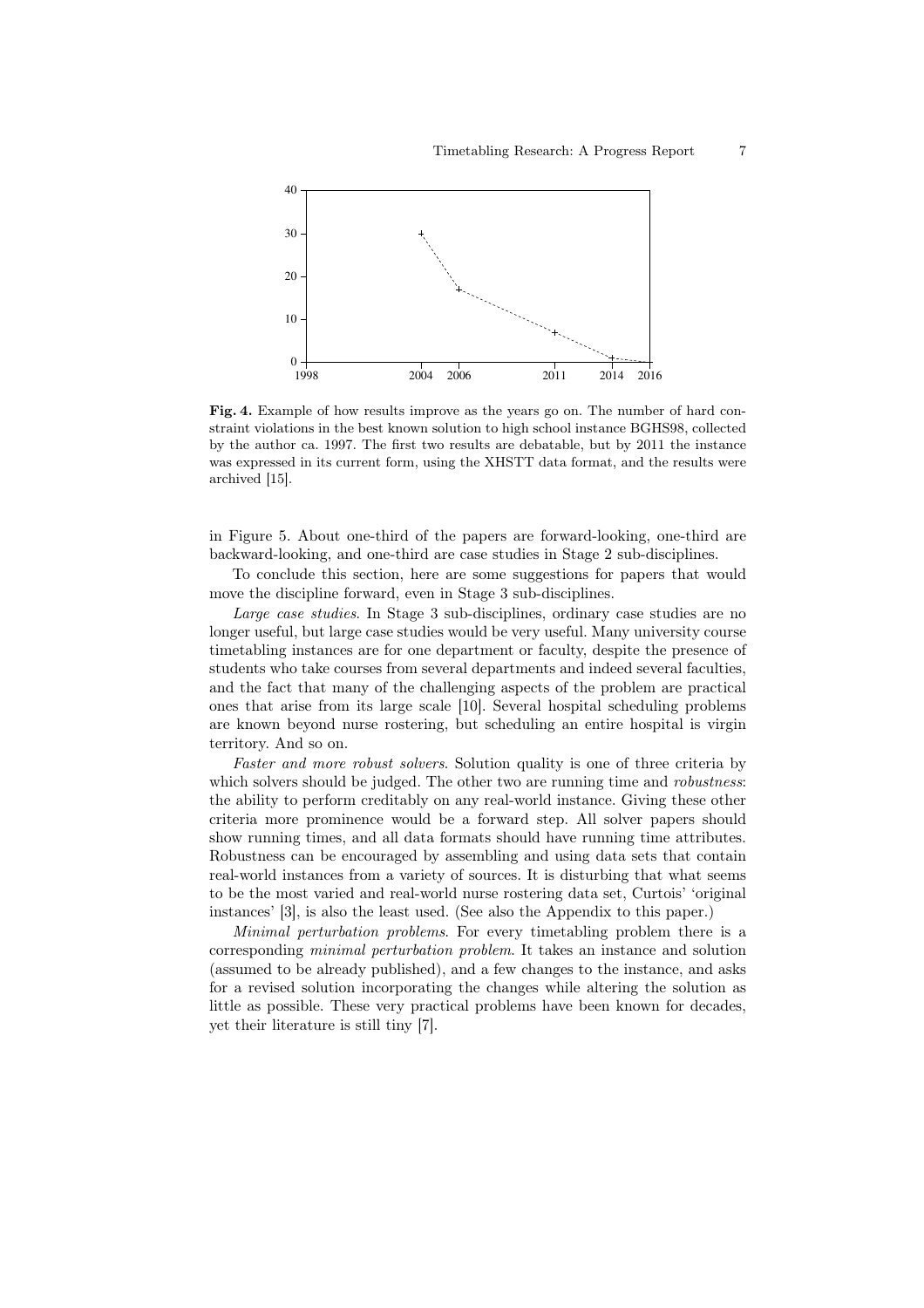

2016 and 2018

Fig. 5. Forward-looking and backward-looking papers, over one pair of PATAT conferences: 2016 and 2018. Backward-looking categories (shown in red) are: case studies in Stage 3 sub-disciplines (BC); solver papers in Stage 3 sub-disciplines (BS); other backward-looking (BO). Case study papers in Stage 2 sub-disciplines (shown in yellow) are: personnel scheduling excluding nurse rostering (CP); transport scheduling (CT); sports scheduling (CS). Forward-looking papers (shown in green) are: real-world oriented (FR); new application area (FN); minimal perturbation problem (FM); other forward-looking (FO). The assignment of papers to categories is mostly objective; the interpretation of the categories as backward-looking or forward-looking is subjective.

Infrastructure papers. Research infrastructure—mainly data formats, data sets, and competitions—often drives a discipline forward. For example, two recent competitions, for nurse rostering [1, 2] and university course timetabling [5], both made significant steps towards fidelity to the real world.

Dissemination of timetabling expertise. If automated timetabling is ever to become routine, then instances cannot be assembled only by researchers. Instead, people with administrative expertise (ward managers, departmental coordinators, and so on) must be trained in the use of software fit for their use. Today's literature is all but silent on this.

# 6 Conclusion

This paper has examined the progress of automated timetabling since 1995, when the first PATAT conference was held. There have been many positive developments: a better balance between sub-disciplines; a steady growth of data sets, data formats, and competitions; and improved solution quality, to a point that in some cases approaches optimality.

The newer sub-disciplines can follow the old track for some time yet: for them, case studies are the immediate need, and then data sets, data formats, competitions, and solver papers. But in well-established sub-disciplines, case studies are now contributing nothing useful, and solver papers are experiencing diminishing returns. There is a danger that these sub-disciplines could wither without yielding any benefit to society. The way forward for them, we have suggested, is to recommit to practice and orient our research accordingly.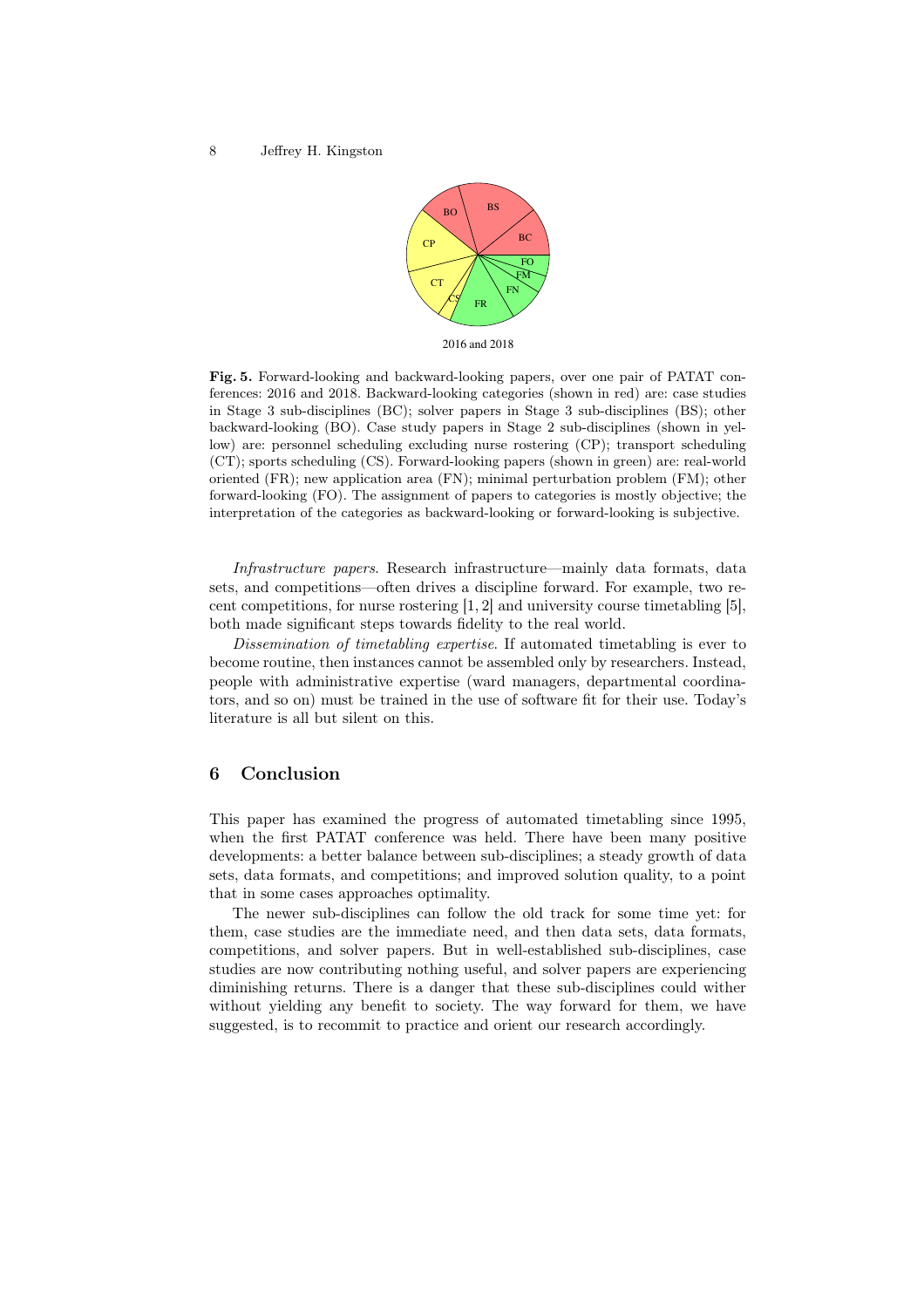# 7 Appendix: Success in practice

Timetabling research whose aim is success in practice is at a disadvantage in the academic world. Work leading to solvers that find new best solutions is virtually guaranteed publication, even if the solvers are highly tuned for one data set and run slowly. That is as it should be. But work leading to solvers that find good solutions on several data sets and run quickly, but do not find new best solutions, is likely to be denied publication, as this author can attest from personal experience. That is a problem.

One advantage of expecting solvers to produce new best solutions is that it provides a clear criterion for rejecting inferior work. We do not want 'success in practice' to be a loophole through which inferior work comes to be published. So we need a challenging, objective definition of success in practice.

Here is a proposal for such a definition:

A solver is successful in practice if, on every instance that is likely to be encountered in practice, it finds a solution whose cost is within 10% of the best known when run for 5 minutes, and within 5% of the best known when run for 60 minutes.

We are not saying that a practical solver must reach this standard, any more than a theoretical solver must find a new best solution for every instance it is tested on. Rather, we are defining what a practical solver should aspire to.

A prerequisite for applying this definition is the availability of data sets that bring together real-world instances from a variety of sources. Some exist now, but we need more, and we need to value the work of making them.

Of course, the numbers chosen above are open to argument; they represent the author's idea of a practitioner's needs. A 5-minute run seems reasonable for exploring an alternative scenario. A 60-minute run seems reasonable for finding a timetable that will be used. If that timetable is within 5% of best known, then the difference will be barely noticeable: where the best known solution has 20 defects, the practical solution might have 21.

A definition of this kind could conceivably vary between sub-disciplines. But real-world time limits seem fairly uniform across sub-disciplines, perhaps because someone is waiting for the result, whatever the sub-discipline. Also, a definition could vary with instance size. But restricting to practical instances rules out unrealistically large sizes, and the given time limits seem reasonable for the rest. A practical solver might run much faster on small instances.

When questions arise about the detailed interpretation of the definition, they should be resolved in a way that reflects what is feasible in practice. Running times are wall clock times on widely available desktop hardware. Multiple cores are widely available, so multi-threading is allowed. Arbitrary tuning of parameters is permitted before the solver is released, but all other tuning of parameters is only permitted if it is done without human intervention and the time it takes is included in the running time.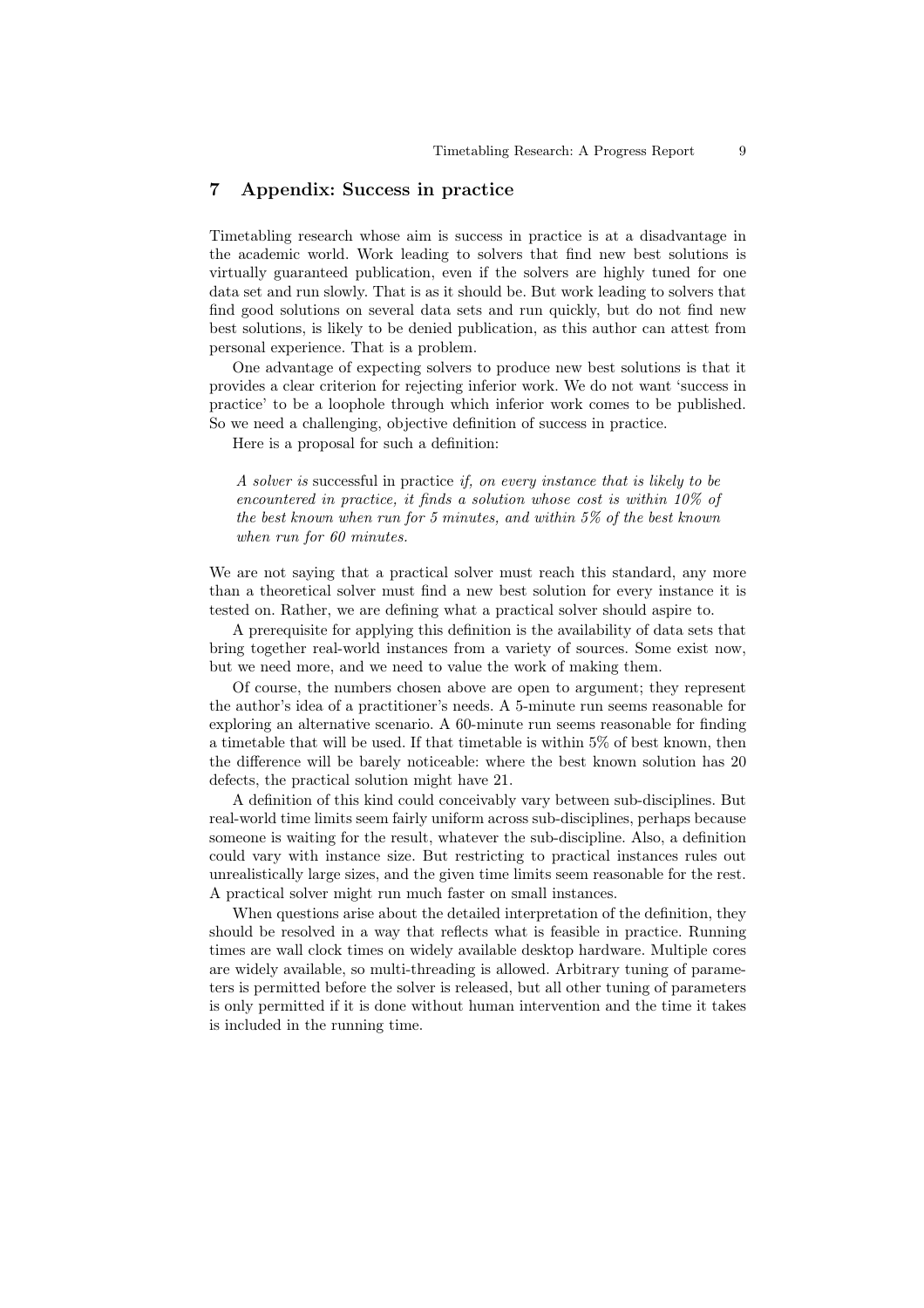10 Jeffrey H. Kingston

The solver knows whether a 5-minute or 60-minute run is wanted, and may adapt itself accordingly. Indeed, a pair of unrelated solvers packaged together, one for 5-minute runs and one for 60-minute runs, is acceptable.

This definition is challenging even though it does not require solutions to be new bests. The challenge is spread across the three criteria for success in practice: good solution quality, moderate running time, and robustness.

# References

- 1. Ceschia, S., Nguyen, T. T. D., De Causmaecker, P., Haspeslagh, S., and Schaerf, A.: Second international nurse rostering competition (INRC-II), problem description and rules. oRR abs/1501.04177 (2015). URL http://arxiv.org/abs/1501.04177
- 2. Ceschia, S., Nguyen, T. T. D., Causmaecker, P., Haspeslagh, S., and Schaerf, S.: Second international nurse rostering competition (INRC-II) web site, http://mobiz.vives.be/inrc2/
- 3. Curtois, T.: Employee Shift Scheduling Benchmark Data Sets, http://www.schedulingbenchmarks.org/ (2019)
- 4. Easton, K., Nemhauser, G., and Trick, M.: Solving the travelling tournament problem: a combined integer programming and constraint programming approach, In: PATAT 2002 (Fourth International Conference on the Practice and Theory of Automated Timetabling, Gent, Belgium, August 2002), Selected Papers, Springer Lecture Notes in Computer Science 2740, 100–109 (2003)
- 5. The Fourth International Timetabling Competition (ITC 2019), https://www.itc2019.org/home (2019)
- 6. Kasirzadeh, A., Saddoune, M., and Soumis, F.: Airline crew scheduling: models, algorithms, and data sets. EURO Journal on Transportation and Logistics (2015). https://doi.org/10.1007/s13676-015-0080-x
- 7. Kingston, J. H.: Specifying and solving minimal perturbation problems in timetabling. In: PATAT 2016 (Eleventh International Conference on the Practice and Theory of Automated Timetabling, Udine, Italy, August 2016), 207–210
- 8. Kingston, J. H., Post, G., and Berghe, G. V.: A unified nurse rostering model based on XHSTT. In: PATAT 2018 (Twelfth International Conference on the Practice and Theory of Automated Timetabling, Vienna, August 2018), 81–96
- 9. Mavrovouniotis, M. et al.: CEC-12 Competition on electric vehicle routing problem, https://mavrovouniotis.github.io/EVRPcompetition2020/
- 10. McCollum, B.: University timetabling: bridging the gap between research and practice. In: PATAT 2006 (Sixth International Conference on the Practice and Theory of Automated Timetabling, Brno, Czech Republic, August 2006), 15–35
- 11. Munari, P., Dollevoet, T., and Spliet, R.: A generalized formulation for vehicle routing problems. Working paper (2017)
- 12. Nurmi K., Kyngs̈, J.: A conversion Scheme for turning a curriculum-based timetabling problem into a school timetabling problem. In: PATAT 2008 (Seventh International Conference on the Practice and Theory of Automated Timetabling, Montreal, August 2008)
- 13. The PATAT conference series, https://patatconference.org/ (2020)
- 14. Ahmadi, S., Daskalaki, S., Kingston, J. H., Kyngäs, J., Nurmi, C., Post, G., Ranson, D., Ruizenaar, H.: An XML format for benchmarks in high school timetabling. In: PATAT 2008 (Seventh International Conference on the Practice and Theory of Automated Timetabling, Montreal, August 2008)